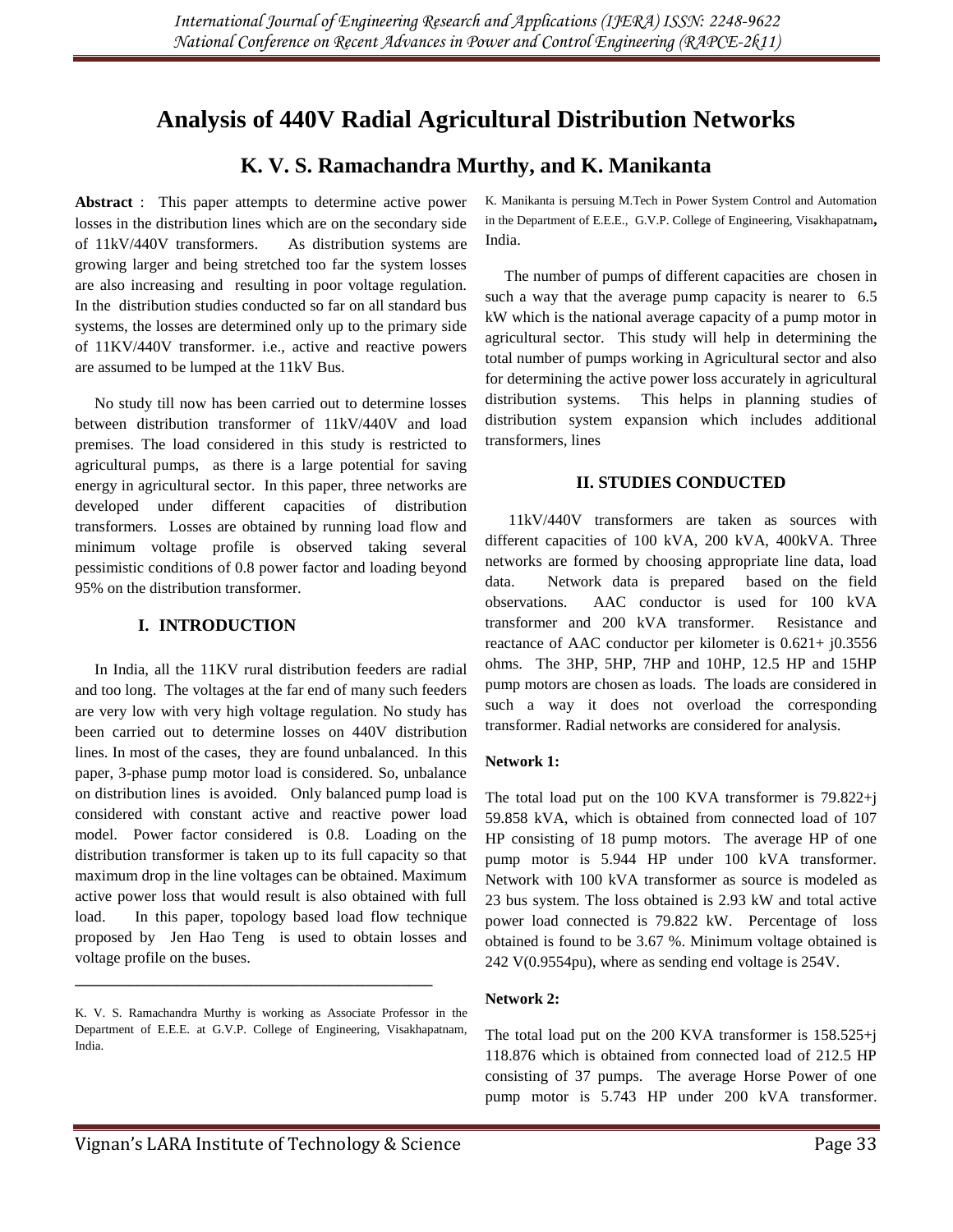Network with 200 kVA transformer as source is modeled as 44 bus system. The loss obtained is 15.7kW and total active power load connected is 158.525 kW. Percentage of loss obtained is found to be 9.903%. Minimum voltage obtained is 224V (0.8821 pu), where as sending end voltage is 254V

#### **Network 3:**

The total load put on the 400 KVA transformer is 319.661+j 239.746 which is obtained from connected load of 428.5 HP consisting of 70 pumps. The average Horse Power of one pump motor is 6.121 HP under 400 kVA transformer. Network with 400 kVA transformer as source is modeled as 79 bus system. The loss obtained is 25.52 kW and total active power load connected is 319.66 kW. Percentage of loss obtained is found to be 7.98%. Minimum voltage obtained is 230.6 V (0.9081 pu), where as sending end voltage is 254V

#### **III FORMULATION FOR MODEL**

**Equivalent current injection**: For distribution systems, the models which are based on the equivalent current injection as reported by Shirmohammadi et al., (1988), Chen et al. (1991.) and Teng and Lin (1994) are more convenient to use. At each bus 'k the complex power  $S_k$  is specified by,

$$
S_i = P_i + jQ_i \tag{1}
$$

Corresponding equivalent current injection at the k-th iteration of the solution is given by,

$$
I_i^k = I_i^r (V_i^k) + j I_i^i (V_i^k) = \left[ \frac{P_{i} + j \varrho_{i}}{V_i^k} \right]^* \cdots (2)
$$

 $V_i^k$  is the node voltage at the kth iteration.

 $I_i^k$ is the equivalent current injection at the k-th iteration.

 $I_i^r$  and  $I_i^i$  are the real and imaginary parts of the equivalent current injection at the k-th iteration respectively.

#### Bus-Injection to Branch-Current matrix : ( BIBC)

The power injections can be converted into equivalent current injections using the equation(1). The set of equations can be written by applying Kirchoff"s current law ( KCL) to the distribution network. Then the branch currents can be formulated as a function of the equivalent current injections.



Fig. 1 Sample distribution system.

 $B_1= I_3+ I_4$  $B_2=I_3$  $B_4 = I_4$ 

Where,  $I_2$ ,  $I_3$  and  $I_4$  are load currents respectively at buses 2, 3 and 4

$$
[B] = [BIBC] [I] \qquad \qquad --- \quad (3)
$$

The constant BIBC matrix has non-zero entries of +1 only. For a distribution system with m-branch sections and n-buses, the dimension of the BIBC is  $m X (n-1)$ .

Branch-Current to Bus-Voltage Matrix **:**

The relation between the branch currents and bus voltages can be obtained by following equations.

$$
V_2 = V_1 - B_1 Z_{12}
$$
  

$$
V_3 = V_2 - B_2 Z_{23}
$$

where  $V_2$ ,  $V_3$  are the voltages at node 2 and node 3.  $Z_{23}$  is the impedance between 2 and 3 nodes. The above equations can also be written as ,

$$
V_1 - V_2 = Z_{12} B_1
$$
  

$$
V_1 - V_3 = Z_{12} B_1 + B_2 Z_{23}.
$$

In general,  $[V_1] - [V_k] = [Z] [B]$  where Z matrix will have elements in the transposed matrix of BIBC matrix.  $V_1$  matrix contains all elements equal to 1.0pu.

$$
[\Delta V] = [BCBV][I]
$$

$$
[\Delta V] = [BCBV][BIBC][I]
$$

Algorithm for the Load Flow Solution :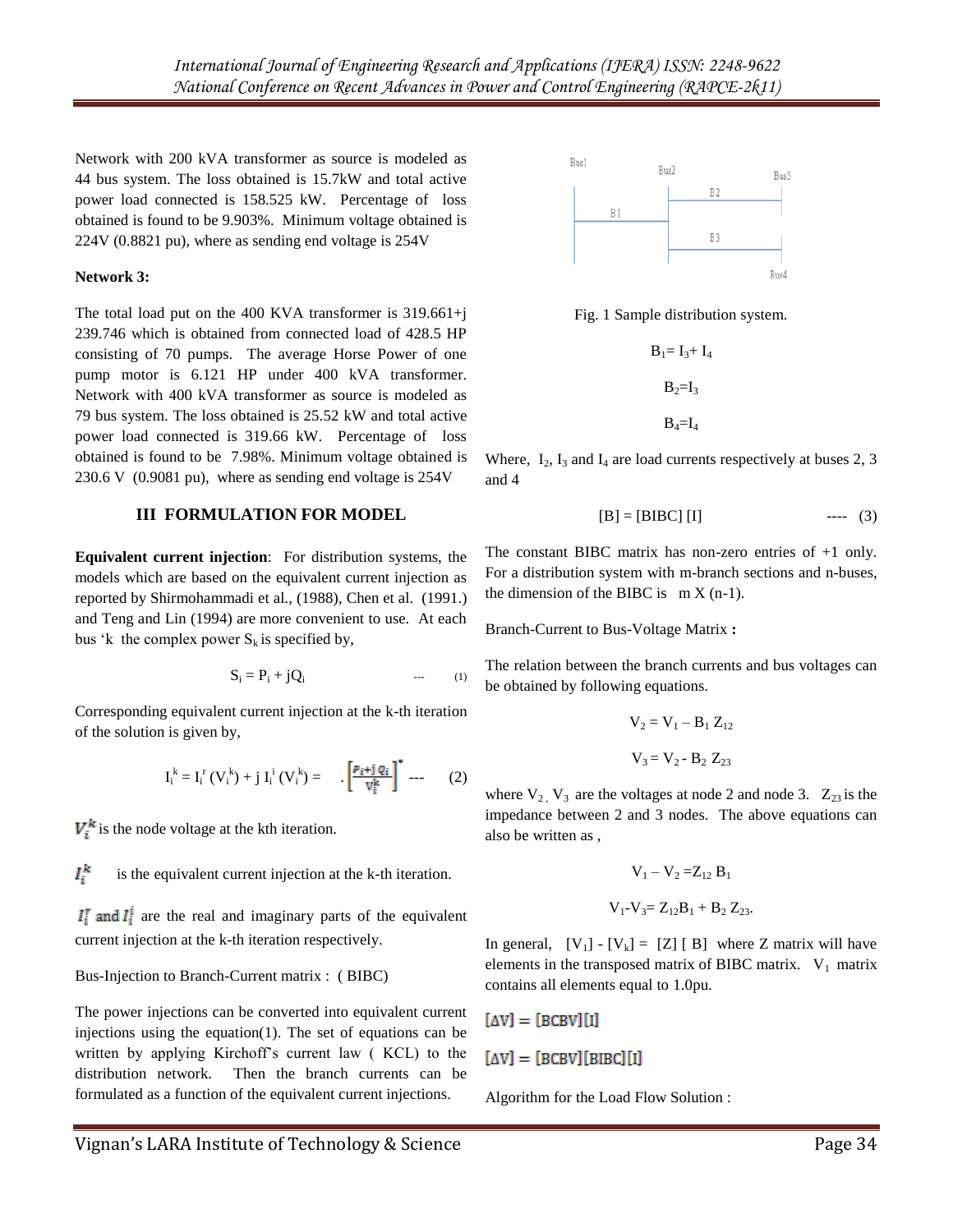- 1. Read the system data,
- 2. Build BIBC matrix.
- 3. Transpose BIBC and multiply with impedances and obtain BCBV matrix
- 4. Initialize iteration count =1. Calculate equivalent current injections. Considering uniform voltage profile of 1 pu at all buses.
- 5. Obtain ∆V matrix using.
- 6. Obtain voltages at all nodes.
- 7. Calculate current injections using new set of voltages.
- 8. If the difference in currents between current iteration currents and previous iteration currents is greater than 0.001, then print the result, otherwise, increment of the count and repeat the procedure from step(4).

TABLE –I LOADS CONNECTED UNDER EACH TRANSFORMER

| Pump Motor rating | 100kVA         | 200kVA       | 400kVA |
|-------------------|----------------|--------------|--------|
| 3HP               | 6              | 15           | 24     |
| 5HP               | 6              | 10           | 19     |
| 7HP               | $\overline{2}$ | 5            | 12     |
| 10HP              | $\overline{2}$ | 3            | 7      |
| 12.5HP            | $\overline{2}$ | 3            | 5      |
| 15HP              |                | $\mathbf{1}$ | 3      |
| <b>TOTAL</b>      | 18             | 37           | 70     |

The number of various motors connected on different transformers is given in the Table – I loads connected under each transformer. Table II presents the network and load data on 23 bus system with 100 kVA transformer as source. Table III presents data of 44 bus system with 200 kVA transformer as source., Table IV presents data of 79 bus system with 400 kVA transformer as source.

Fig. 1 gives the single line diagram of the three bus systems designed. Fig 2 Single Line Diagram of 23 Bus system under 100 kVA transformer , Fig 3 Single Line Diagram of 44 Bus system under 200 kVA transformer, Fig 4 Single Line Diagram of 79 Bus system under 400 kVA transformer,



Fig. 2. Single Line Diagram of 23 Bus system under 100 kVA transformer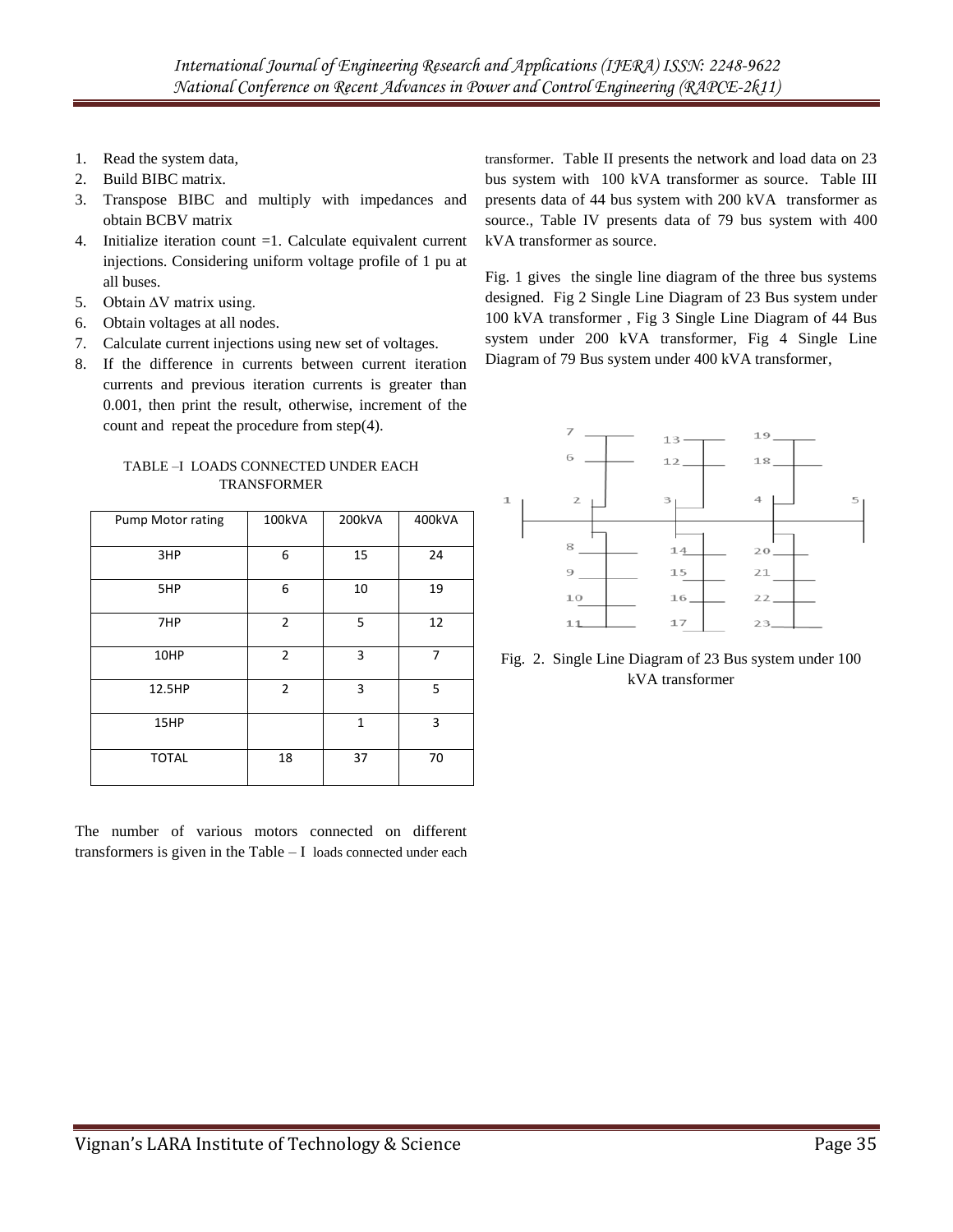

Fig. 3. Single Line Diagram of 44 Bus system under 200 kVA transformer



Fig. 4. Single Line Diagram of 79 Bus system under 400 kVA transformer

|  | TABLE II. DATA OF 440 V NETWORK WITH 100 KVA TRANSFORMER AS SOURCE. |  |  |
|--|---------------------------------------------------------------------|--|--|
|  |                                                                     |  |  |

| Line<br>No.    | From | To | Distance | R        | x        | HP | P load | Q load      |
|----------------|------|----|----------|----------|----------|----|--------|-------------|
|                |      |    |          |          |          |    | Kw     | <b>KVAr</b> |
|                |      | 2  | 40       | 0.02484  | 0.014224 | 0  | 0      | 0           |
| $\overline{2}$ | 2    | 3  | 40       | 0.02484  | 0.014224 | 0  | 0      | 0           |
| 3              | 3    | 4  | 40       | 0.02484  | 0.014224 | 0  | 0      | 0           |
| 4              | 4    | 5  | 35       | 0.021735 | 0.012446 | 0  | 0      |             |
| 5              | 2    | 6  | 35       | 0.021735 | 0.012446 | 3  | 2.238  | 1.678       |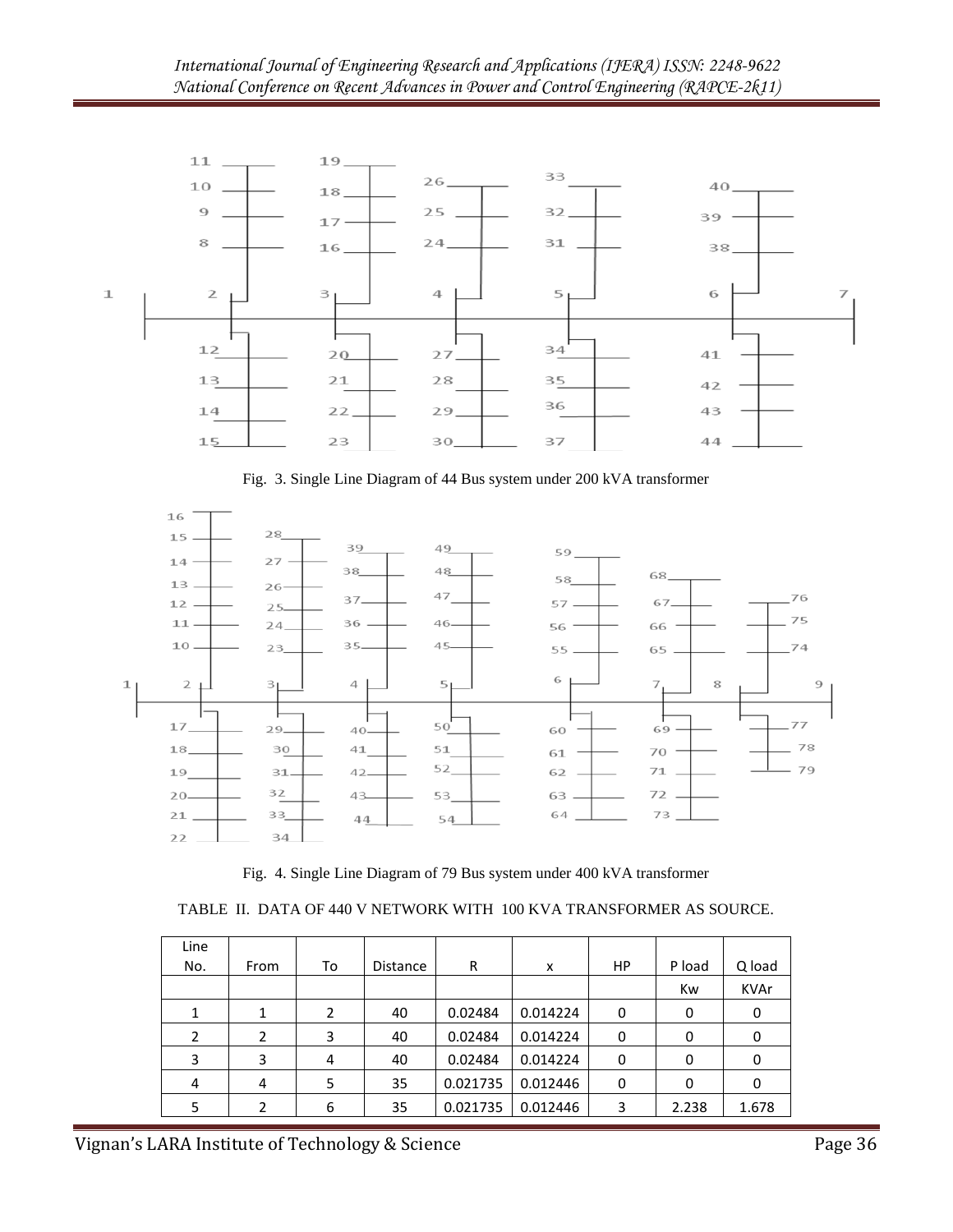| 6              | 6              | $\overline{7}$ | 45 | 0.027945 | 0.016002 | 5              | 3.73   | 2.797  |
|----------------|----------------|----------------|----|----------|----------|----------------|--------|--------|
| $\overline{7}$ | $\overline{2}$ | 8              | 35 | 0.021735 | 0.012446 | 5              | 3.73   | 2.797  |
| 8              | 8              | 9              | 45 | 0.027945 | 0.016002 | 3              | 2.238  | 1.678  |
| 9              | 9              | 10             | 40 | 0.02484  | 0.014224 | 10             | 7.46   | 5.595  |
| 10             | 10             | 11             | 45 | 0.027945 | 0.016002 | $\overline{7}$ | 5.222  | 3.916  |
| 11             | 3              | 12             | 35 | 0.021735 | 0.012446 | 3              | 2.238  | 1.678  |
| 12             | 12             | 13             | 45 | 0.027945 | 0.016002 | 3              | 2.238  | 1.678  |
| 13             | 3              | 14             | 35 | 0.021735 | 0.012446 | 3              | 2.238  | 1.678  |
| 14             | 14             | 15             | 40 | 0.02484  | 0.014224 | 5              | 3.73   | 2.797  |
| 15             | 15             | 16             | 35 | 0.021735 | 0.012446 | $\overline{7}$ | 5.222  | 3.916  |
| 16             | 16             | 17             | 40 | 0.02484  | 0.014224 | 12.5           | 9.325  | 6.993  |
| 17             | 4              | 18             | 35 | 0.021735 | 0.012446 | 3              | 2.238  | 1.678  |
| 18             | 18             | 19             | 40 | 0.02484  | 0.014224 | 5              | 3.73   | 2.797  |
| 19             | 4              | 20             | 40 | 0.02484  | 0.014224 | 5              | 3.73   | 2.797  |
| 20             | 20             | 21             | 45 | 0.027945 | 0.016002 | 5              | 3.73   | 2.797  |
| 21             | 21             | 22             | 45 | 0.027945 | 0.016002 | 12.5           | 9.325  | 6.993  |
| 22             | 22             | 23             | 30 | 0.01863  | 0.010668 | 10             | 7.46   | 5.595  |
|                |                |                |    |          |          | 107            | 79.822 | 59.858 |

### TABLE III. DATA OF 440 V NETWORK WITH 200 KVA TRANSFORMER AS SOURCE.

| From           | To             | <b>Distance</b> | $\mathsf R$ | X        | <b>HP</b>      | P load      | Q load      |
|----------------|----------------|-----------------|-------------|----------|----------------|-------------|-------------|
|                |                |                 |             |          |                | Kw          | <b>KVAr</b> |
| $\mathbf{1}$   | $\overline{2}$ | 45              | 0.027945    | 0.016002 | $\mathbf 0$    | 0           | 0           |
| $\overline{2}$ | 3              | 35              | 0.021735    | 0.012446 | 0              | 0           | 0           |
| 3              | 4              | 40              | 0.02484     | 0.014224 | $\Omega$       | 0           | 0           |
| 4              | 5              | 40              | 0.02484     | 0.014224 | $\Omega$       | 0           | 0           |
| 5              | 6              | 35              | 0.021735    | 0.012446 | $\mathbf 0$    | $\mathbf 0$ | 0           |
| 6              | $\overline{7}$ | 45              | 0.027945    | 0.016002 | $\Omega$       | $\Omega$    | 0           |
| $\overline{2}$ | 8              | 45              | 0.027945    | 0.016002 | 3              | 2.238       | 1.678       |
| 8              | 9              | 40              | 0.02484     | 0.014224 | 5              | 3.73        | 2.797       |
| 9              | 10             | 35              | 0.021735    | 0.012446 | 3              | 2.238       | 1.678       |
| 10             | 11             | 40              | 0.02484     | 0.014224 | 10             | 7.46        | 5.595       |
| $\overline{2}$ | 12             | 35              | 0.021735    | 0.012446 | 3              | 2.238       | 1.678       |
| 12             | 13             | 40              | 0.02484     | 0.014224 | 3              | 2.238       | 1.678       |
| 13             | 14             | 45              | 0.027945    | 0.016002 | 5              | 3.73        | 2.797       |
| 14             | 15             | 40              | 0.02484     | 0.014224 | $\overline{7}$ | 5.222       | 3.916       |
| 3              | 16             | 35              | 0.021735    | 0.012446 | 3              | 2.238       | 1.678       |
| 16             | 17             | 40              | 0.02484     | 0.014224 | 5              | 3.73        | 2.797       |
| 17             | 18             | 45              | 0.027945    | 0.016002 | 3              | 2.238       | 1.678       |
| 18             | 19             | 30              | 0.01863     | 0.010668 | 12.5           | 9.325       | 6.993       |
| 3              | 20             | 45              | 0.027945    | 0.016002 | 3              | 2.238       | 1.678       |
| 20             | 21             | 40              | 0.02484     | 0.014224 | 5              | 3.73        | 2.797       |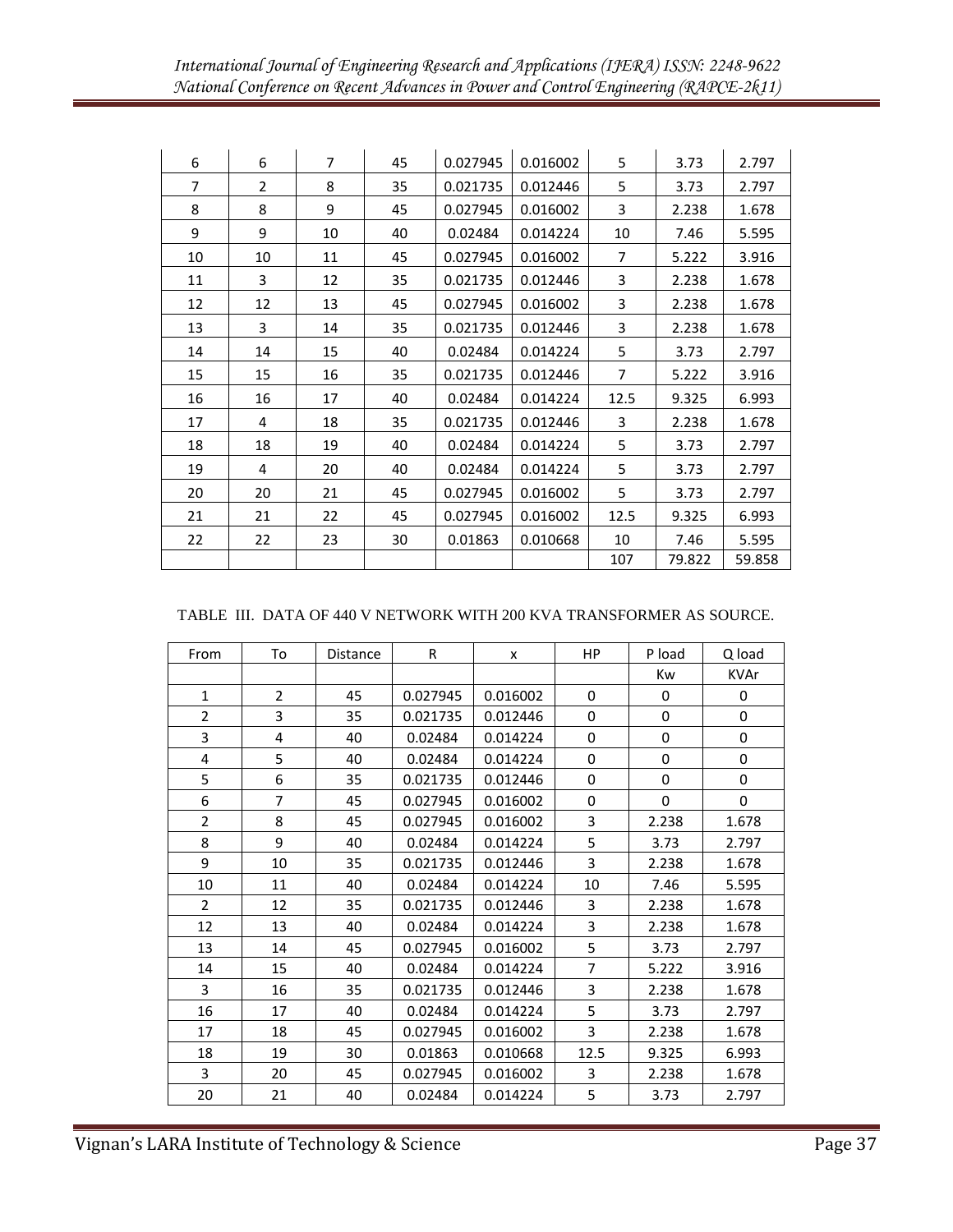| 21 | 22 | 35 | 0.021735     | 0.012446 | 3              | 2.238   | 1.678    |
|----|----|----|--------------|----------|----------------|---------|----------|
| 22 | 23 | 45 | 0.027945     | 0.016002 | $\overline{7}$ | 5.222   | 3.916    |
| 4  | 24 | 40 | 0.02484      | 0.014224 | 5              | 3.73    | 2.797    |
| 24 | 25 | 40 | 0.02484      | 0.014224 | $\overline{7}$ | 5.222   | 3.916    |
| 25 | 26 | 35 | 0.021735     | 0.012446 | 10             | 7.46    | 5.595    |
| 4  | 27 | 45 | 0.027945     | 0.016002 | 3              | 2.238   | 1.678    |
| 27 | 28 | 40 | 0.02484      | 0.014224 | 5              | 3.73    | 2.797    |
| 28 | 29 | 45 | 0.027945     | 0.016002 | 3              | 2.238   | 1.678    |
| 29 | 30 | 40 | 0.02484      | 0.014224 | $\overline{7}$ | 5.222   | 3.916    |
| 5  | 31 | 40 | 0.02484      | 0.014224 | 5              | 3.73    | 2.797    |
| 31 | 32 | 45 | 0.027945     | 0.016002 | 3              | 2.238   | 1.678    |
| 32 | 33 | 35 | 0.021735     | 0.012446 | 12.5           | 9.325   | 6.993    |
| 5  | 34 | 40 | 0.02484      | 0.014224 | 3              | 2.238   | 1.678    |
| 34 | 35 | 40 | 0.02484      | 0.014224 | 5              | 3.73    | 2.797    |
| 35 | 36 | 45 | 0.027945     | 0.016002 | 3              | 2.238   | 1.678    |
| 36 | 37 | 40 | 0.02484      | 0.014224 | 10             | 7.46    | 5.595    |
| 6  | 38 | 35 | 0.021735     | 0.012446 | 5              | 3.73    | 2.797    |
| 38 | 39 | 45 | 0.027945     | 0.016002 | 3              | 2.238   | 1.678    |
| 39 | 40 | 40 | 0.02484      | 0.014224 | $\overline{7}$ | 5.222   | 3.916    |
| 6  | 41 | 40 | 0.02484      | 0.014224 | 3              | 2.238   | 1.678    |
| 41 | 42 | 45 | 0.027945     | 0.016002 | 5              | 3.73    | 2.797    |
| 42 | 43 | 35 | 0.021735     | 0.012446 | 12.5           | 9.325   | 6.993    |
| 43 | 44 | 45 | 0.027945     | 0.016002 | 15             | 11.19   | 8.3925   |
|    |    |    | <b>TOTAL</b> |          | 212.5          | 158.525 | 118.8765 |

#### TABLE IV. DATA OF 440 V NETWORK WITH 400 KVA TRANSFORMER AS SOURCE.

| Line           | From           |               |        |            |           |             |          |             |
|----------------|----------------|---------------|--------|------------|-----------|-------------|----------|-------------|
| No.            | <b>Bus</b>     | To Bus        | Length | Resistance | Reactance | HP.         | P-load   | Q-load      |
| 1              | 1              | $\mathcal{P}$ | 40     | 0.02484    | 0.014224  | $\Omega$    | 0        | $\Omega$    |
| $\overline{2}$ | $\overline{2}$ | 3             | 45     | 0.027945   | 0.016002  | $\mathbf 0$ | $\Omega$ | $\mathbf 0$ |
| 3              | 3              | 4             | 35     | 0.021735   | 0.012446  | 0           | 0        | 0           |
| 4              | 4              | 5             | 40     | 0.02484    | 0.014224  | 0           | $\Omega$ | 0           |
| 5              | 5              | 6             | 45     | 0.027945   | 0.016002  | $\Omega$    | $\Omega$ | 0           |
| 6              | 6              | 7             | 35     | 0.021735   | 0.012446  | 0           | 0        | 0           |
| 7              | 7              | 8             | 40     | 0.02484    | 0.014224  | 0           | 0        | 0           |
| 8              | 8              | 9             | 35     | 0.021735   | 0.012446  | 0           | 0        | 0           |
| 9              | $\overline{2}$ | 10            | 45     | 0.027945   | 0.016002  | 3           | 2.238    | 1.6785      |
| 10             | 10             | 11            | 40     | 0.02484    | 0.014224  | 5           | 3.73     | 2.7975      |
| 11             | 11             | 12            | 35     | 0.021735   | 0.012446  | 3           | 2.238    | 1.6785      |
| 12             | 12             | 13            | 45     | 0.027945   | 0.016002  | 7           | 5.222    | 3.9165      |
| 13             | 13             | 14            | 45     | 0.027945   | 0.016002  | 3           | 2.238    | 1.6785      |
| 14             | 14             | 15            | 40     | 0.02484    | 0.014224  | 5           | 3.73     | 2.7975      |
| 15             | 15             | 16            | 35     | 0.021735   | 0.012446  | 15          | 11.19    | 8.3925      |
| 16             | $\overline{2}$ | 17            | 40     | 0.02484    | 0.014224  | 3           | 2.238    | 1.6785      |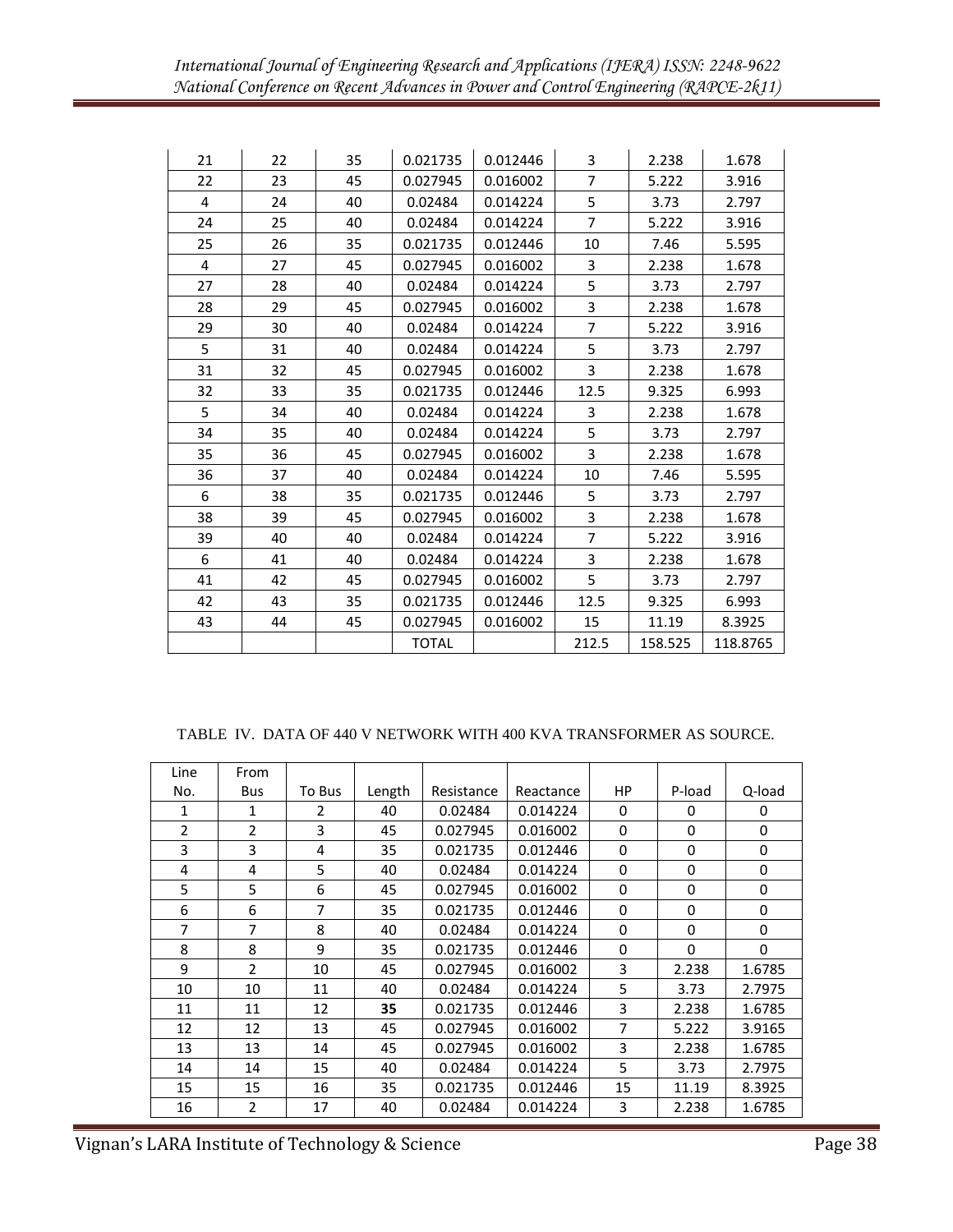| 17 | 17 | 18 | 45 | 0.027945 | 0.016002 | 3              | 2.238 | 1.6785  |
|----|----|----|----|----------|----------|----------------|-------|---------|
| 18 | 18 | 19 | 35 | 0.021735 | 0.012446 | 7              | 5.222 | 3.9165  |
| 19 | 19 | 20 | 40 | 0.02484  | 0.014224 | 3              | 2.238 | 1.6785  |
| 20 | 20 | 21 | 35 | 0.021735 | 0.012446 | 3              | 2.238 | 1.6785  |
| 21 | 21 | 22 | 45 | 0.027945 | 0.016002 | 12.5           | 9.325 | 6.99375 |
| 22 | 3  | 23 | 35 | 0.021735 | 0.012446 | 5              | 3.73  | 2.7975  |
| 23 | 23 | 24 | 40 | 0.02484  | 0.014224 | $\overline{7}$ | 5.222 | 3.9165  |
| 24 | 24 | 25 | 35 | 0.021735 | 0.012446 | 5              | 3.73  | 2.7975  |
| 25 | 25 | 26 | 40 | 0.02484  | 0.014224 | 3              | 2.238 | 1.6785  |
| 26 | 26 | 27 | 45 | 0.027945 | 0.016002 | 3              | 2.238 | 1.6785  |
| 27 | 27 | 28 | 35 | 0.021735 | 0.012446 | 5              | 3.73  | 2.7975  |
| 28 | 3  | 29 | 40 | 0.02484  | 0.014224 | 3              | 2.238 | 1.6785  |
| 29 | 29 | 30 | 35 | 0.021735 | 0.012446 | 3              | 2.238 | 1.6785  |
| 30 | 30 | 31 | 45 | 0.027945 | 0.016002 | 7              | 5.222 | 3.9165  |
| 31 | 31 | 32 | 45 | 0.027945 | 0.016002 | 3              | 2.238 | 1.6785  |
| 32 | 32 | 33 | 40 | 0.02484  | 0.014224 | $10\,$         | 7.46  | 5.595   |
| 33 | 33 | 34 | 40 | 0.02484  | 0.014224 | 12.5           | 9.325 | 6.99375 |
| 34 | 4  | 35 | 35 | 0.021735 | 0.012446 | 10             | 7.46  | 5.595   |
| 35 | 35 | 36 | 45 | 0.027945 | 0.016002 | 5              | 3.73  | 2.7975  |
| 36 | 36 | 37 | 40 | 0.02484  | 0.014224 | 3              | 2.238 | 1.6785  |
| 37 | 37 | 38 | 45 | 0.027945 | 0.016002 | $\overline{7}$ | 5.222 | 3.9165  |
| 38 | 38 | 39 | 35 | 0.021735 | 0.012446 | 5              | 3.73  | 2.7975  |
| 39 | 4  | 40 | 40 | 0.02484  | 0.014224 | 3              | 2.238 | 1.6785  |
| 40 | 40 | 41 | 45 | 0.027945 | 0.016002 | $\overline{7}$ | 5.222 | 3.9165  |
| 41 | 41 | 42 | 40 | 0.02484  | 0.014224 | 3              | 2.238 | 1.6785  |
| 42 | 42 | 43 | 35 | 0.021735 | 0.012446 | 10             | 7.46  | 5.595   |
| 43 | 43 | 44 | 45 | 0.027945 | 0.016002 | 5              | 3.73  | 2.7975  |
| 44 | 5  | 45 | 35 | 0.021735 | 0.012446 | 7              | 5.222 | 3.9165  |
| 45 | 45 | 46 | 40 | 0.02484  | 0.014224 | 5              | 3.73  | 2.7975  |
| 46 | 46 | 47 | 45 | 0.027945 | 0.016002 | $\overline{7}$ | 5.222 | 3.9165  |
| 47 | 47 | 48 | 35 | 0.021735 | 0.012446 | 5              | 3.73  | 2.7975  |
| 48 | 48 | 49 | 35 | 0.021735 | 0.012446 | 12.5           | 9.325 | 6.99375 |
| 49 | 5  | 50 | 40 | 0.02484  | 0.014224 | 5              | 3.73  | 2.7975  |
| 50 | 50 | 51 | 35 | 0.021735 | 0.012446 | 7              | 5.222 | 3.9165  |
| 51 | 51 | 52 | 45 | 0.027945 | 0.016002 | 3              | 2.238 | 1.6785  |
| 52 | 52 | 53 | 40 | 0.02484  | 0.014224 | 5              | 3.73  | 2.7975  |
| 53 | 53 | 54 | 40 | 0.02484  | 0.014224 | 5              | 3.73  | 2.7975  |
| 54 | 6  | 55 | 35 | 0.021735 | 0.012446 | 7              | 5.222 | 3.9165  |
| 55 | 55 | 56 | 45 | 0.027945 | 0.016002 | 5              | 3.73  | 2.7975  |
| 56 | 56 | 57 | 35 | 0.021735 | 0.012446 | $\overline{7}$ | 5.222 | 3.9165  |
| 57 | 57 | 58 | 40 | 0.02484  | 0.014224 | 5              | 3.73  | 2.7975  |
| 58 | 58 | 59 | 35 | 0.021735 | 0.012446 | 12.5           | 9.325 | 6.99375 |
| 59 | 6  | 60 | 45 | 0.027945 | 0.016002 | 5              | 3.73  | 2.7975  |
| 60 | 60 | 61 | 40 | 0.02484  | 0.014224 | 7              | 5.222 | 3.9165  |
| 61 | 61 | 62 | 40 | 0.02484  | 0.014224 | 3              | 2.238 | 1.6785  |
| 62 | 62 | 63 | 35 | 0.021735 | 0.012446 | 10             | 7.46  | 5.595   |
| 63 | 63 | 64 | 45 | 0.027945 | 0.016002 | 5              | 3.73  | 2.7975  |
| 64 | 7  | 65 | 40 | 0.02484  | 0.014224 | 3              | 2.238 | 1.6785  |
| 65 | 65 | 66 | 35 | 0.021735 | 0.012446 | 3              | 2.238 | 1.6785  |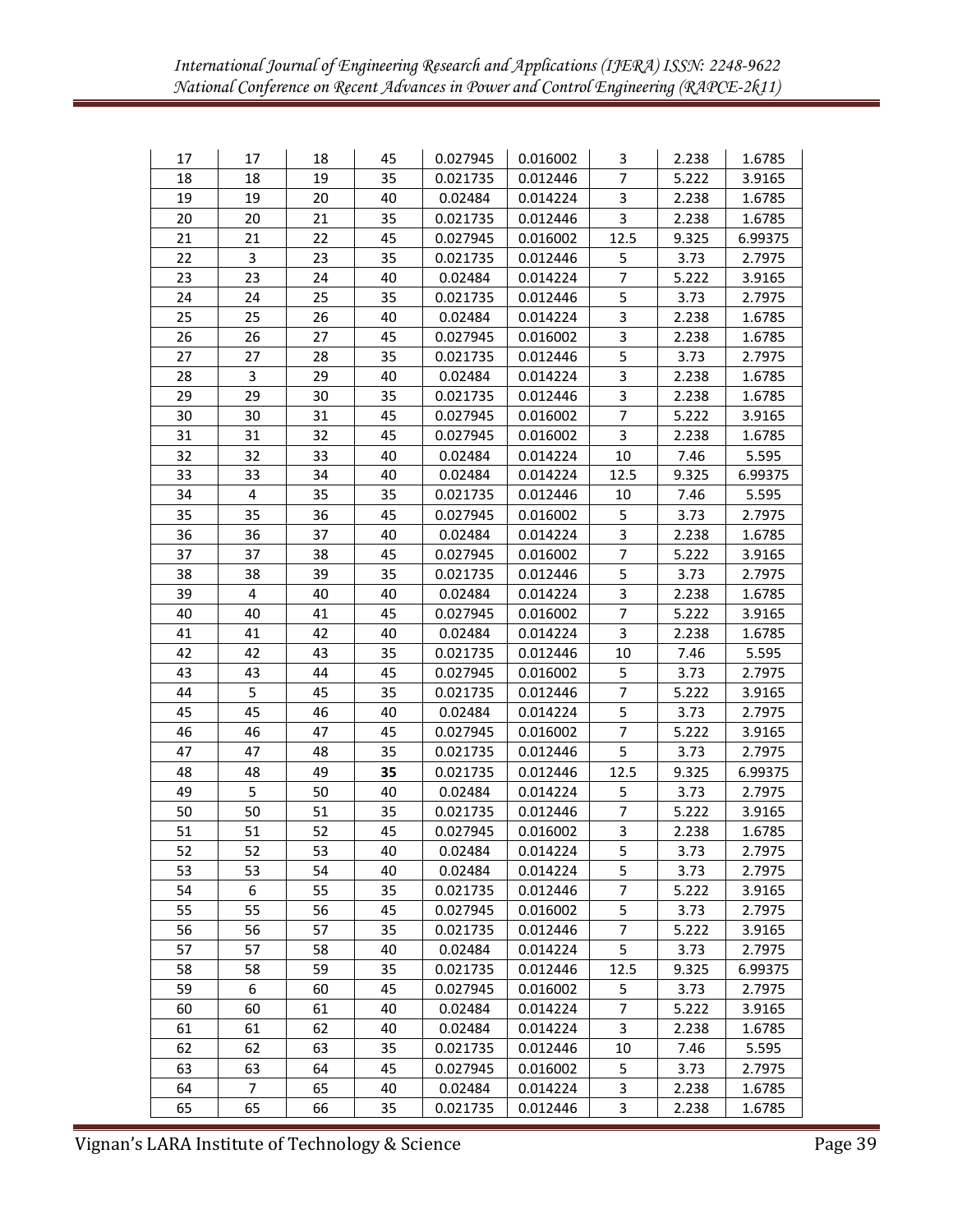| 66 | 66 | 67 | 45           | 0.027945 | 0.016002 | 5     | 3.73    | 2.7975   |
|----|----|----|--------------|----------|----------|-------|---------|----------|
| 67 | 67 | 68 | 40           | 0.02484  | 0.014224 | 12.5  | 9.325   | 6.99375  |
| 68 | 7  | 69 | 40           | 0.02484  | 0.014224 | 15    | 11.19   | 8.3925   |
| 69 | 69 | 70 | 35           | 0.021735 | 0.012446 | 3     | 2.238   | 1.6785   |
| 70 | 70 | 71 | 45           | 0.027945 | 0.016002 | 3     | 2.238   | 1.6785   |
| 71 | 71 | 72 | 35           | 0.021735 | 0.012446 | 5     | 3.73    | 2.7975   |
| 72 | 72 | 73 | 45           | 0.027945 | 0.016002 | 15    | 11.19   | 8.3925   |
| 73 | 8  | 74 | 35           | 0.021735 | 0.012446 | 10    | 7.46    | 5.595    |
| 74 | 74 | 75 | 40           | 0.02484  | 0.014224 | 3     | 2.238   | 1.6785   |
| 75 | 75 | 76 | 40           | 0.02484  | 0.014224 | 10    | 7.46    | 5.595    |
| 76 | 8  | 77 | 45           | 0.027945 | 0.016002 | 3     | 2.238   | 1.6785   |
| 77 | 77 | 78 | 40           | 0.02484  | 0.014224 | 10    | 7.46    | 5.595    |
| 78 | 78 | 79 | 40           | 0.02484  | 0.014224 | 3     | 2.238   | 1.6785   |
|    |    |    | <b>TOTAL</b> |          |          | 428.5 | 319.661 | 239.7458 |

|                         | 23 Bus |               | 79 Bus |         | 44 Bus | 79 Bus |
|-------------------------|--------|---------------|--------|---------|--------|--------|
| <b>Bus No</b>           | System | 44 Bus system | System | Bus No. | system | System |
| 1                       | 1      | 1             | 1      | 41      | 0.8942 | 0.9396 |
| $\overline{2}$          | 0.9847 | 0.964         | 0.9774 | 42      | 0.8885 | 0.9386 |
| 3                       | 0.9741 | 0.941         | 0.9561 | 43      | 0.8847 | 0.9379 |
| $\overline{\mathbf{4}}$ | 0.9683 | 0.9207        | 0.9425 | 44      | 0.8821 | 0.9376 |
| 5                       | 0.9683 | 0.9065        | 0.9301 | 45      |        | 0.9283 |
| 6                       | 0.9838 | 0.8997        | 0.9197 | 46      |        | 0.9268 |
| $\overline{7}$          | 0.983  | 0.8997        | 0.9148 | 47      |        | 0.9253 |
| 8                       | 0.9817 | 0.9606        | 0.9127 | 48      |        | 0.9245 |
| 9                       | 0.9785 | 0.958         | 0.9127 | 49      |        | 0.9239 |
| 10                      | 0.9761 | 0.9564        | 0.975  | 50      |        | 0.9287 |
| 11                      | 0.975  | 0.9549        | 0.9731 | 51      |        | 0.9278 |
| 12                      | 0.9734 | 0.9618        | 0.9716 | 52      |        | 0.927  |
| 13                      | 0.9729 | 0.9596        | 0.9699 | 53      |        | 0.9265 |
| 14                      | 0.9707 | 0.9577        | 0.9686 | 54      |        | 0.9262 |
| 15                      | 0.9672 | 0.9567        | 0.9676 | 55      |        | 0.918  |
| 16                      | 0.9648 | 0.9379        | 0.9669 | 56      |        | 0.9162 |
| 17                      | 0.963  | 0.9349        | 0.9758 | 57      |        | 0.9151 |
| 18                      | 0.9673 | 0.9323        | 0.9742 | 58      |        | 0.9141 |
| 19                      | 0.9666 | 0.9309        | 0.973  | 59      |        | 0.9135 |
| 20                      | 0.9636 | 0.938         | 0.9721 | 60      |        | 0.9179 |
| 21                      | 0.9592 | 0.9358        | 0.9714 | 61      |        | 0.9166 |
| 22                      | 0.9555 | 0.9345        | 0.9707 | 62      |        | 0.9156 |
| 23                      | 0.9544 | 0.9333        | 0.9548 | 63      |        | 0.9149 |
| 24                      |        | 0.9174        | 0.9536 | 64      |        | 0.9146 |
| 25                      |        | 0.9149        | 0.9529 | 65      |        | 0.9136 |
| 26                      |        | 0.9135        | 0.9523 | 66      |        | 0.9126 |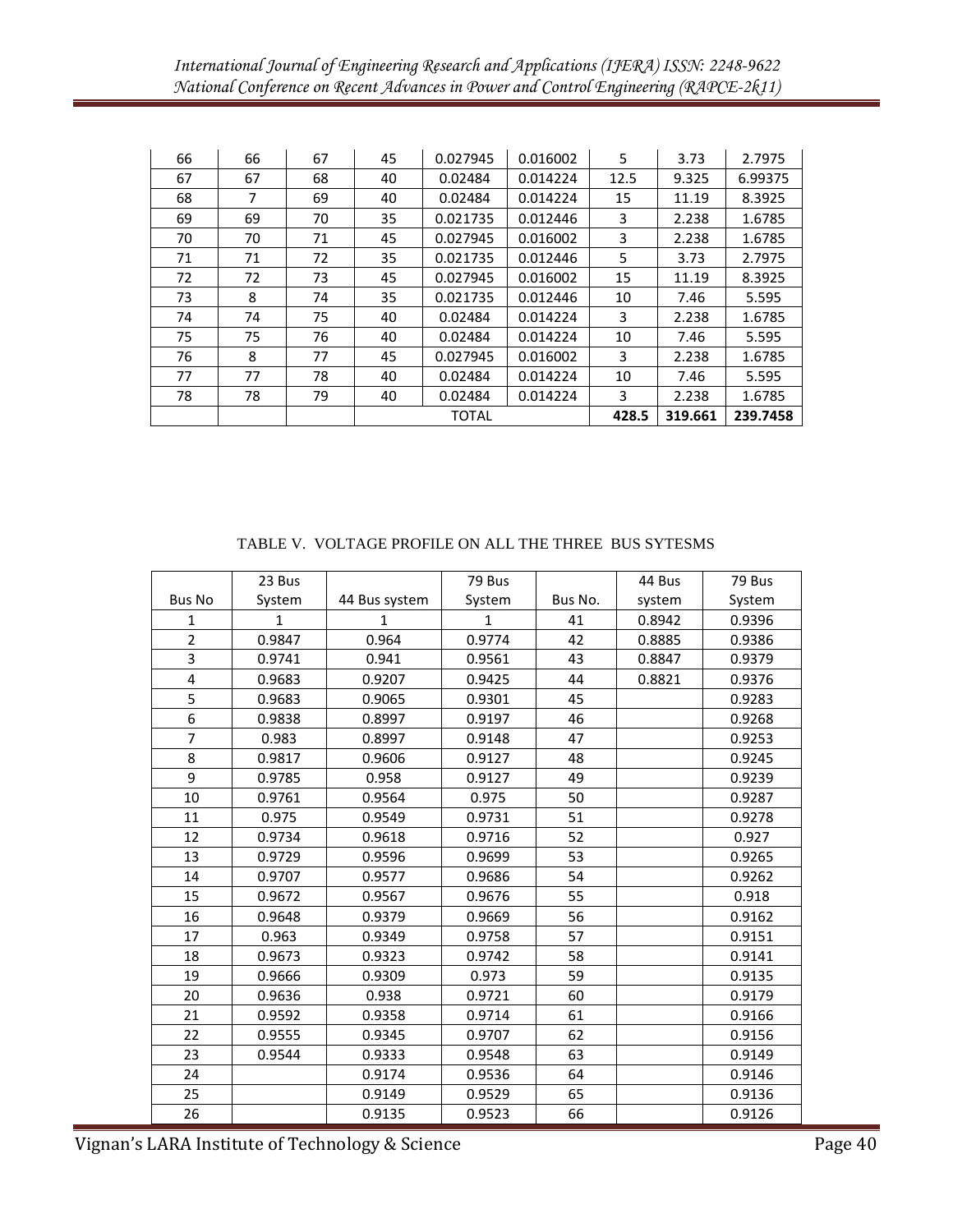| 27 | 0.9177 | 0.9518 | 67 | 0.9115 |
|----|--------|--------|----|--------|
| 28 | 0.9154 | 0.9516 | 68 | 0.9108 |
| 29 | 0.9137 | 0.9541 | 69 | 0.9126 |
| 30 | 0.9127 | 0.9524 | 70 | 0.9114 |
| 31 | 0.9034 | 0.9505 | 71 | 0.91   |
| 32 | 0.9007 | 0.9491 | 72 | 0.909  |
| 33 | 0.8991 | 0.9479 | 73 | 0.9081 |
| 34 | 0.9033 | 0.9472 | 74 | 0.9116 |
| 35 | 0.9006 | 0.9411 | 75 | 0.9109 |
| 36 | 0.8983 | 0.9399 | 76 | 0.9104 |
| 37 | 0.8968 | 0.9392 | 77 | 0.9117 |
| 38 | 0.8977 | 0.9384 | 78 | 0.911  |
| 39 | 0.8959 | 0.9382 | 79 | 0.9109 |
| 40 | 0.8949 | 0.941  |    |        |



Fig. 4. Voltage Profile on 23 Bus System









## **IV CONCLUSIONS**

Three bus systems with 23, 44, 79 bus systems were proposed for conducting the studies on low voltage agricultural distribution systems at 440V level. The losses are observed to increase with size of the system. The active power losses and voltage profiles were observed on all the systems. More studies are needed to determine the total number of pumps, total energy consumed in agricultural sector, average pump rating of an agricultural pump. These studies are necessary to improve the efficiency of the system and to decrease the active power losses on distribution systems in India.

## **REFERENCES**

1. D. Das, D.P. Kothari, A Kalam "Simple and effcient method for load flow Solution of radial distribution networks"., Electrical Power and Energy Systems, Vol